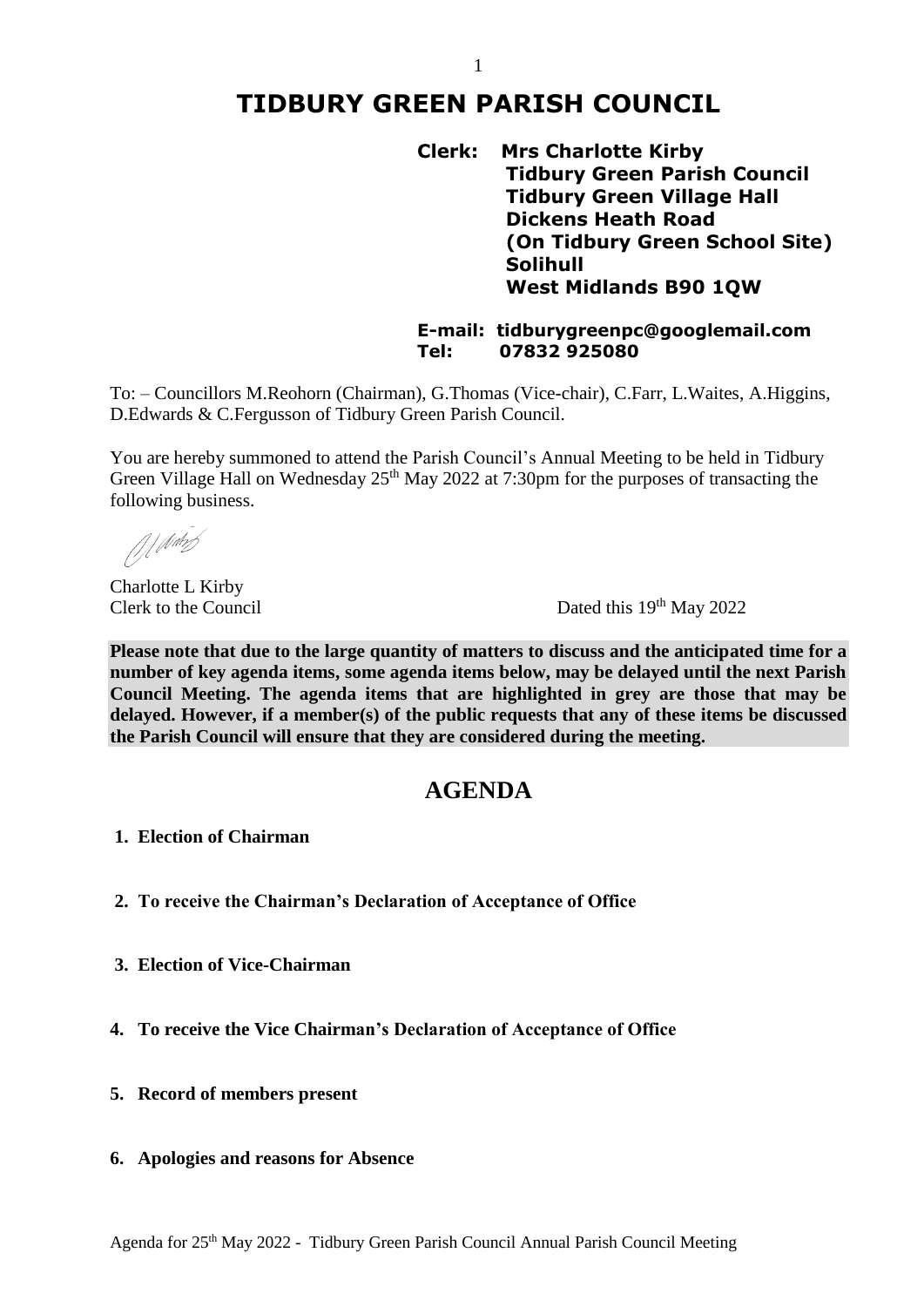## **7. Declarations of Interest and Dispensations**

- To receive Declarations of interest from councillors on items on the agenda
- To receive written requests for dispensations for disclosable pecuniary interests
- To grant any requests for dispensation as appropriate.

## **8. To review Councillors' Declaration of Interests**

**9. To appoint a Responsible Financial Officer**

## **10. To agree dates of and venue for Council Meetings for the year**

## **11. To appoint representatives for:-**

- **a) Solihull Area Committee**
- **b) Allotment Association**

## **12. Review Tidbury Green Village Hall's accounts and risk assessment programme**

## **13. To consider existing cheque signatories on bank mandate**

## **14. To approve following accounts for payment**

- **Annual subscription to WALC**
- **Insurance premium**
- **Internal Auditor's fee**
- **External Auditor's fee**
- **Annual subscription to SLCC**
- **Clerks pay**
- **Technical support, Hosting & Anti-Virus for PC website**
- **Anti-Virus and Health check for PC laptop**
- **Training costs**

## **15. To consider Members Allowances.**

## **Ordinary Agenda Items**

#### **16. Open Forum**

- Parishioners of Tidbury Green are invited to address the Parish Council on any relevant matter for a maximum of three minutes.
- Consider opportunities for Parishioners to provide support on issues of concern.

## **17. To Approve the Minutes**

• To approve the Minutes of the meeting held on 27th April 2022 (attached are unconfirmed).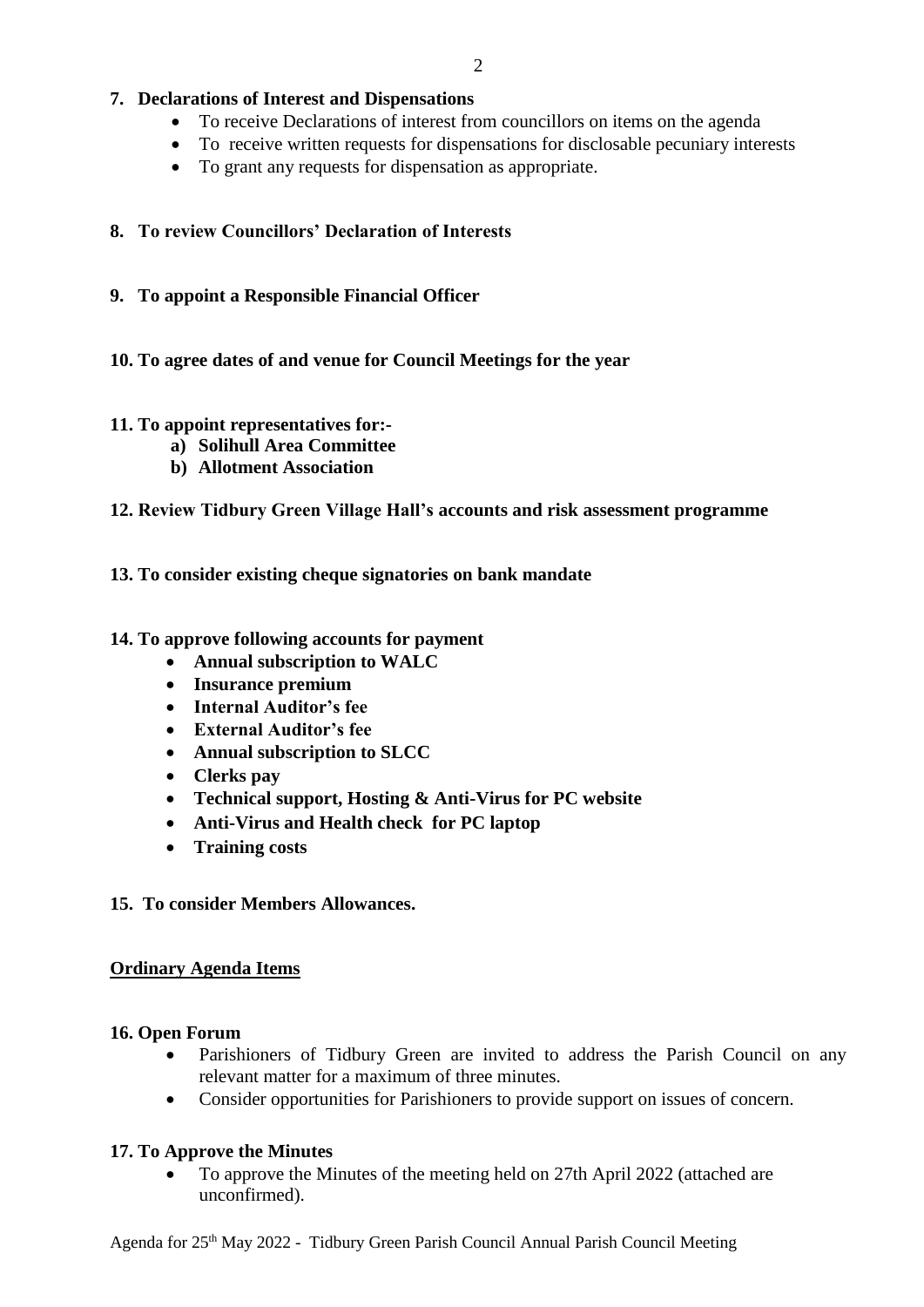#### **18. To review and consider progress against actions as detailed on the Action Tracker (Previously Distributed) and if necessary consider any matters arising from minutes.**

#### **19. To consider the following planning matters**

#### **New Planning Applications**

- PL/2022/00919/MINFHO Rumbush House 174 Rumbush Lane
- PL/2022/00568/PPFL Fulford Hall Farm Cottage
- PL/2022/00790/PPFL Tidbury Green Farm Fulford Hall Road
- PL/2022/00791/LBC Tidbury Green Farm Fulford Hall Road

#### **Planning Decisions by Solihull Borough Council**

L/2021/01204/TPO - 158 Tilehouse Lane **Objection Submitted - Refused**

## **Ongoing matters**

- Notification of Planning Application PL/2021/02716/MINFHO 5 Dewberry Road
- PL/2022/00305/PPFL 448 Norton Lane **No Response Submitted**
- PL/2022/00310/MINFHO 72 Lowbrook Lane **No Representation Submitted**
- PL/2021/03057/PNCUDW– Bowyer Farm **Relevant Points raised and decision left to SMBC**
- PL/2021/03058/PNCUDW– Bowyer Farm **No Representation, however conditions requested -via delegated authority**
- PL/2021/02561/PNCUDW Bowyer Farm **No Representation (However, conditions to Approval requested) -via delegated authority**
- PL/2021/02477/PPOL Land Encompassing 146 and 150 Tilehouse Lane. **No Response Submitted.**
- PL/2021/01946/MINFHO Tall Trees Fulford Hall Road. **No Representation**  PL/2021/00046/PPTREE – Open Space off Cherry Tree Drive - **Objection Submitted via delegated authority. Objection due to the absence of any evidence of damage/disease to tree.**

#### **20. Regency Fields Development**

- To receive and discuss any further relevant updates.
- To discuss issues and level of service provided by Miller Homes and Citizen Housing
- To discuss and receive updates regarding plans to install new Street lighting on new road junction with Pastures Drive & Lowbrook Lane
- Discuss and agree any further action to be taken

#### **21. Tidbury Heights Development**

- To receive and discuss any further relevant updates.
- Discuss and agree any further action to be taken

#### **22. Solihull Local Plan Review**

- To receive and discuss any relevant updates.
- Discuss and agree any action to be taken.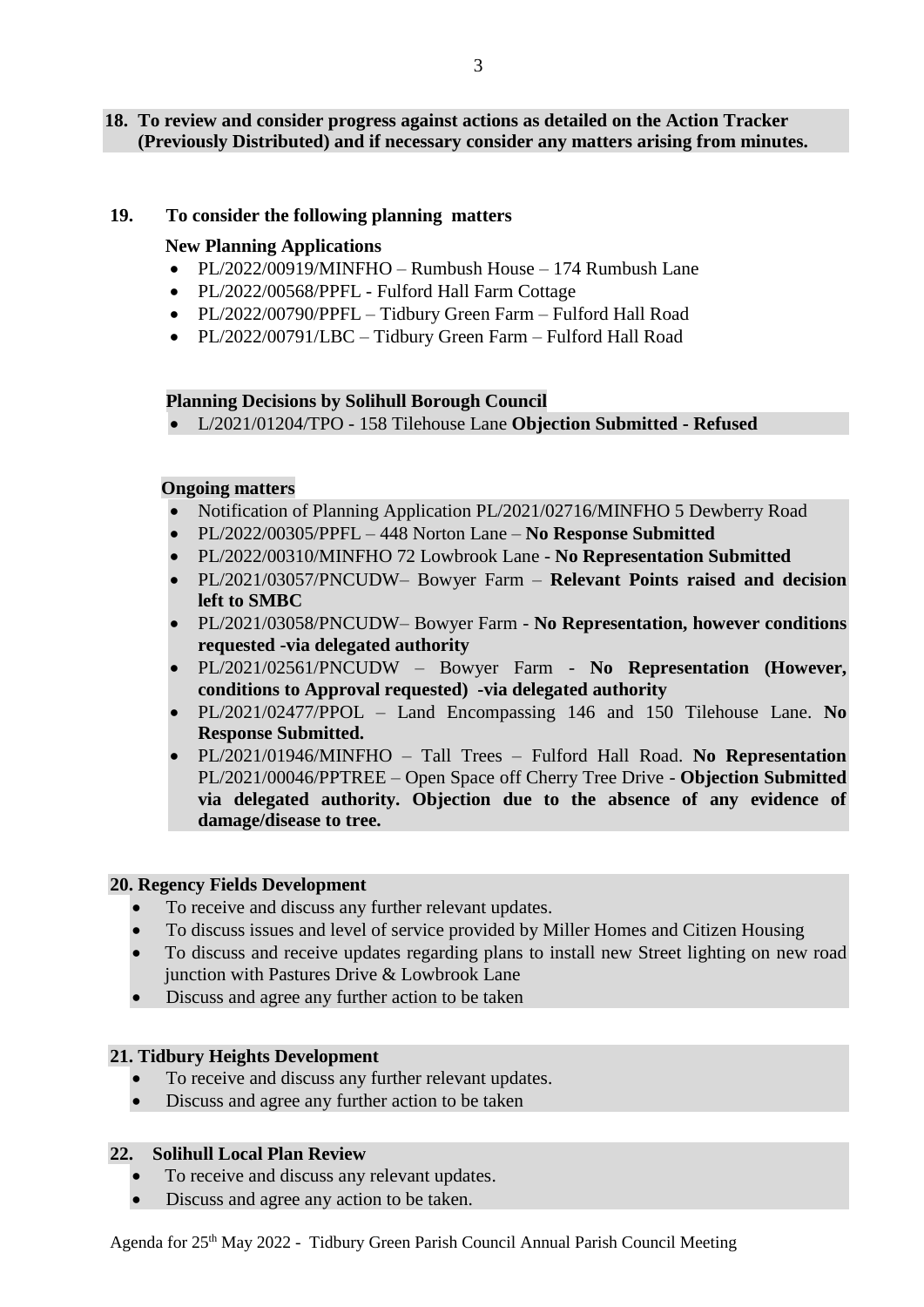## **23. Fulford Green: A new zero carbon community for Solihull**

• To discuss and receive any relevant updates.

## **24. Brunning & Price – Tidbury Green farm – Pub**

- To discuss and receive any relevant updates, including those from the Open Day which took place on the  $18^{th}$  May 2022
- To agree any action to be taken.

## **25. Village Hall**

- To receive and discuss any relevant updates, including those relating to the current parking spaces dispute.
- Update on Village Hall Year End accounts

## **26. Queen's Diamond Jubilee**

 To receive updates regarding plans and requirements for the upcoming Queen's Diamond Jubilee Celebrations

## **27. Financial Matters**

- Invoices Received to consider for payment those items listed in May 2022 Agenda Appendix 1
- Payments Received  $-$  £5,351.46 CIL Payment Houndsfield Lane
- Income and Expenditure Budget Year to 31 March 2022  $\&$  30<sup>th</sup> April 2022.
- To receive an update in relation to the PC's banking mandate for account signatories.
- To consider moving £500.00 for noticeboards from the Parish Council's Specific Reserves, to General Reserves, as the noticeboards will be funded via CIL funds.
- Consider Purchase of Arnold-Baker on Local Council Administration latest edition £136.99.

## **28. Internal Audit**

 To receive any further relevant updates in relation to the 2021/22 Annual Internal Audit and agree any further actions to be taken.

## **29. External Audit 2021/22**

- Review and consider for approval Section 1 (Annual Governance Statement) of the 2021/22 Annual Governance & Accountability Return (AGAR).
- Review and consider for approval Section 2 (Accounting Statements) of the 2021/22 Annual Governance & Accountability Return (AGAR).
- Discuss and agree further tasks and timescales for meeting External Audit/ Annual Return requirements.

#### **30. Gov.Uk Email Addresses**

- To receive an update on works required for the Parish Council and its Councillors to obtain Gov.UK email addresses
- To consider any cost involved for the Parish Council and its Councillors to obtain Gov.UK email addresses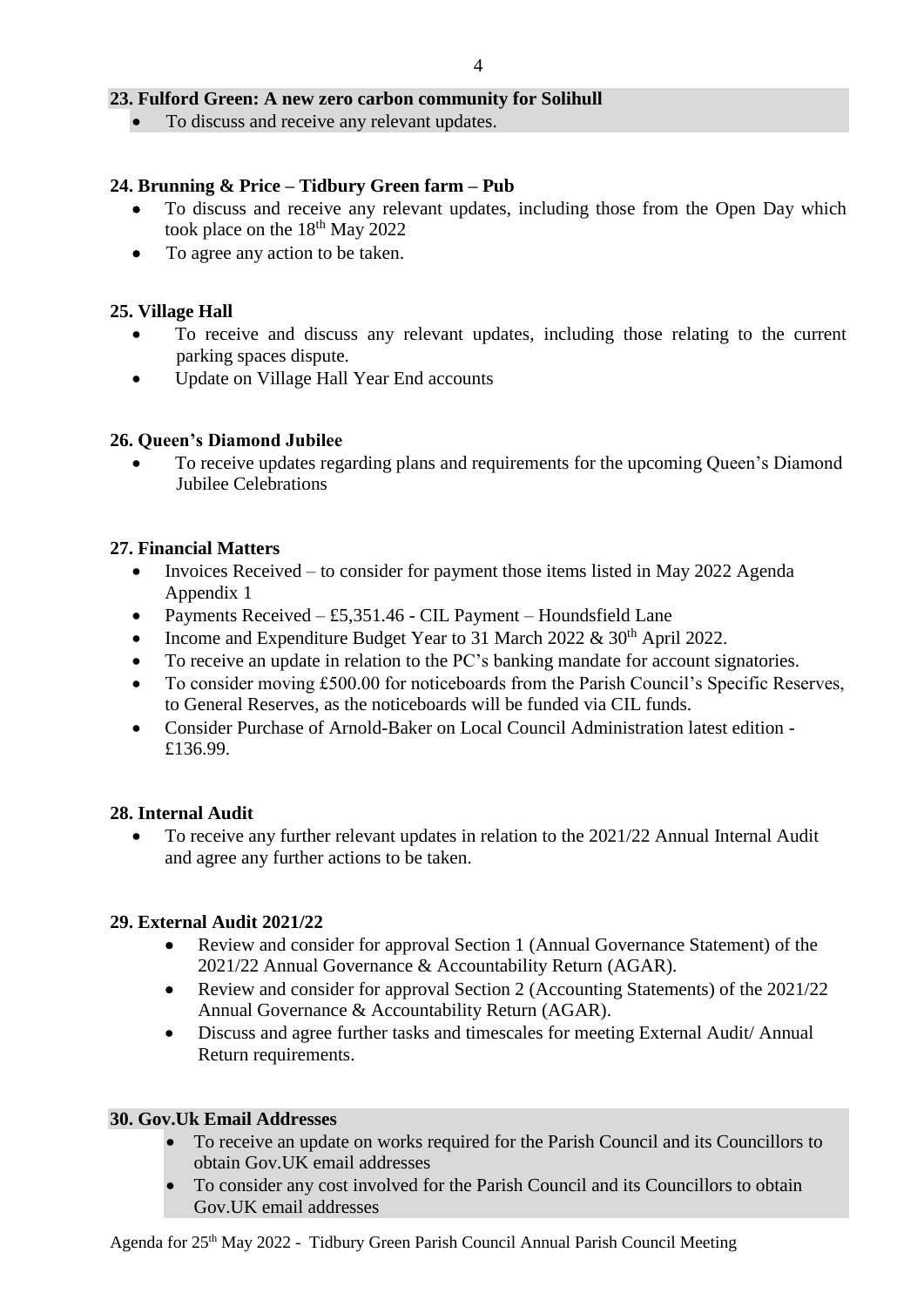#### **31. Allotment Association**

- To receive any relevant updates.
- Consider timings and requirements for a tree survey to be undertaken.

## **32. Annual Parish Meeting**

To discuss any relevant matters raised at the 2022 Annual Parish Meeting.

#### **33. Christmas 2022 Celebration**

• Consider event(s) that should be subsidised/delivered for the community.

#### **34. 20's Plenty For Warwickshire**

 Update from Cllr.Reohorn from session he attended regarding reducing speed limits in Villages.

#### **35. Community Infrastructure Levy (CIL) Funding**

- Discuss the current position with the feasibility work which is being undertaken by Councillors, as agreed at the November 2021 PC Meeting.
- To discuss and agree further actions required and next steps.

#### **36. Calendar of Actions**

- Review of documents for Chairman's Black Box
- Carry out independent review of bank reconciliations
- Review Clerk's pay
- Review TGPC Disciplinary and Grievance Procedure
- Review TGPC Complaints Procedure

#### **37. Revised Standing Orders**

Consider for approval the revised Parish Council Standing Orders.

#### **38. Flooding**

 To receive any relevant updates relating to flooding risks in Tidbury Green or ongoing flooding issues.

## **39. Litter Picking in Tidbury Green**

- To receive an update regarding the Local Litter Picking Initiative.
- Discuss and agree any further action to be taken

#### **40. Crimes/ Anti-Social Behaviour in Tidbury Green**

- Discuss and consider any recent crimes reported in the area.
- Consider options for reducing crime in the area.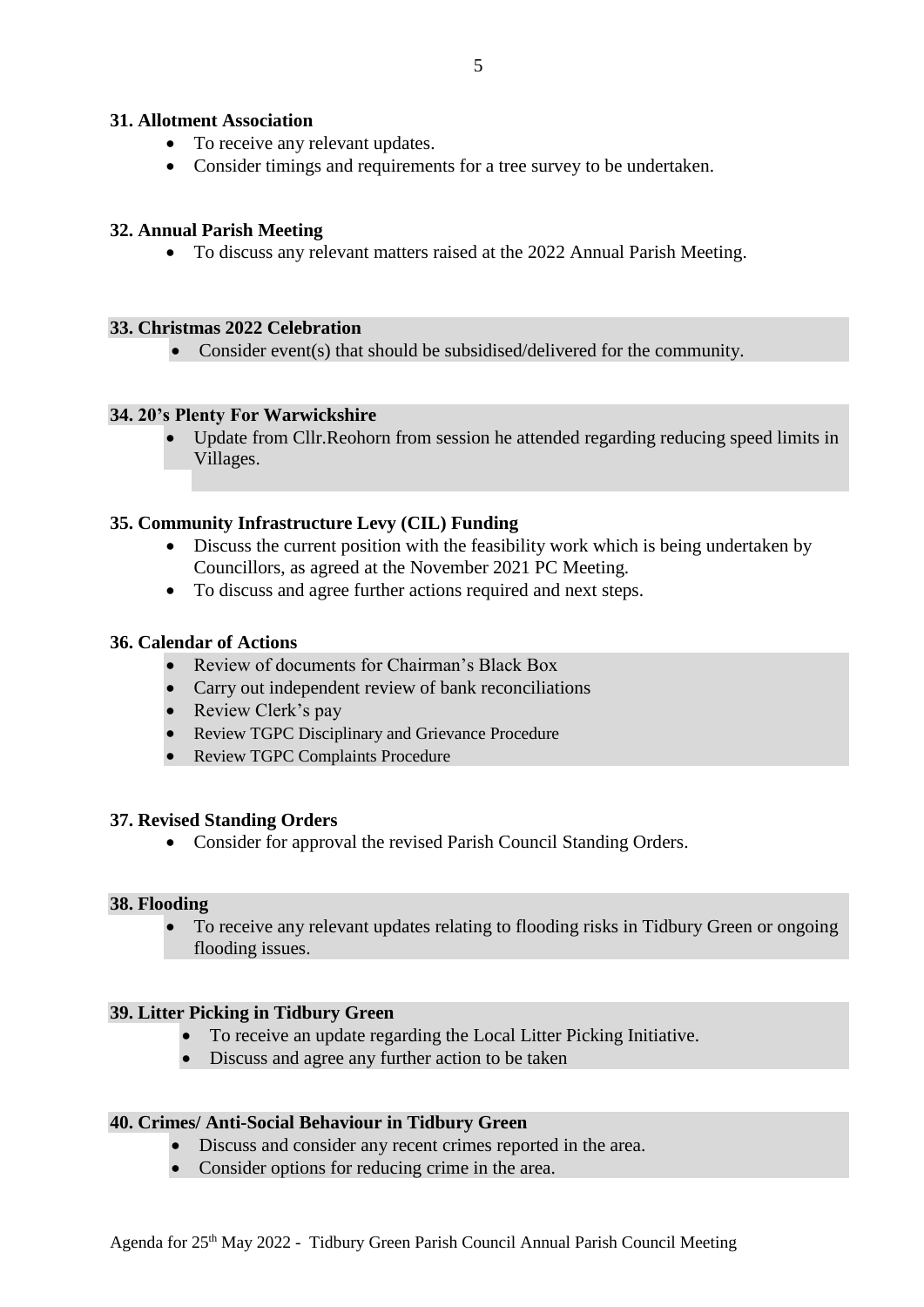#### **41. Neighbourhood Watch / Street Watch**

- To receive any relevant updates.
- Discuss and agree any further action to be taken.

#### **42. Update from Parish Clerk**

• To receive updates on progress and any relevant issues

#### **43. Correspondence**

As listed in May 2022 Agenda Appendix 1.

#### **Date of the next meeting: Wednesday 25 June 2022**

 Councillors are reminded of their legal duty to consider all aspects of equal opportunities, crime prevention, unlawful discrimination and other best practices when making decisions at the meeting.

## **THE PUBLIC AND PRESS ARE WELCOME TO ATTEND**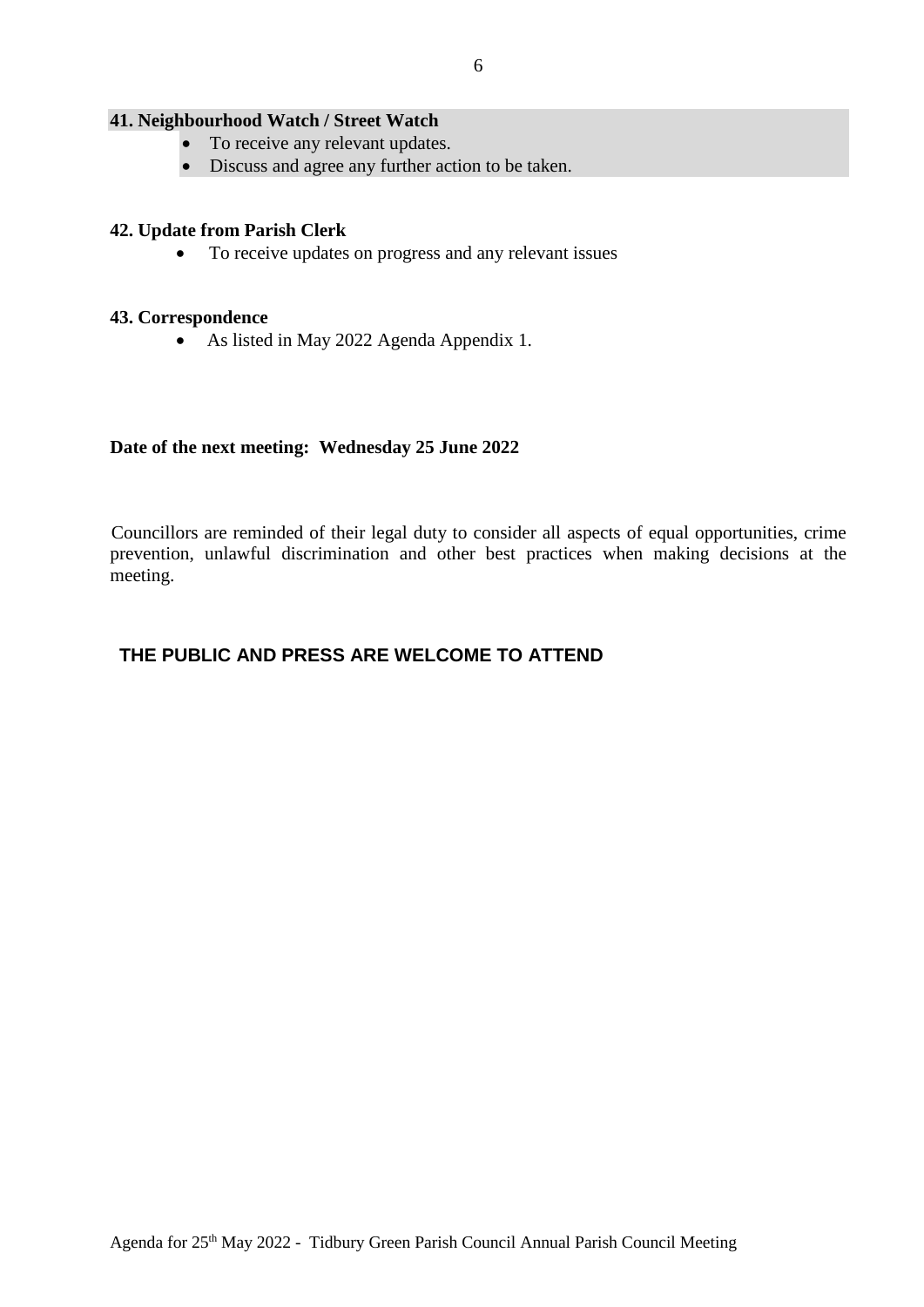# **TIDBURY GREEN PARISH COUNCIL**

## **May 2022 Agenda Appendix 1**

| <b>Invoices Received</b>                                                                                                                                                         | Invoice & Cheque No.               |
|----------------------------------------------------------------------------------------------------------------------------------------------------------------------------------|------------------------------------|
| 1. Clerk's Pay – March 2022 (C Kirby) - £800.13<br><b>Standard Contracted Hours</b><br>$\left($ Excluding SO $\right)$ - £667.20<br>Additional hours worked/pay Dec 2021-£132.93 | Invoice No: $2022/7$<br>Cheque No: |
| 2. Clerk's costs (C Kirby) March/April 2022<br>£144.50– Paper, ink, Phone & Mileage                                                                                              | Invoice No: $2022/7$<br>Cheque No: |
| 3. Clerks Holiday Pay £879.95<br>50% May                                                                                                                                         | Invoice No: N/A<br>Cheque No:      |
| 4. Cheques to be produced (At Annual PC Meeting)<br>to the value of £225.00For those nominees selected<br>as Parishioners of the Year 2022.                                      | Invoice No: N/A<br>Cheque No:      |
| <b>Payments received</b>                                                                                                                                                         | Cheque & Bank Credit No.           |
| Payments Received $-$ £5,351.46 - CIL Payment<br>1.<br>- Houndsfield Lane -                                                                                                      | Cheque No:<br>Payment Ref: 2238456 |

## **May 2022 Appendix 1 invoices and payments approved as correct:-**

**Signed………………………………………………… Date……………………………..**

**Chairman**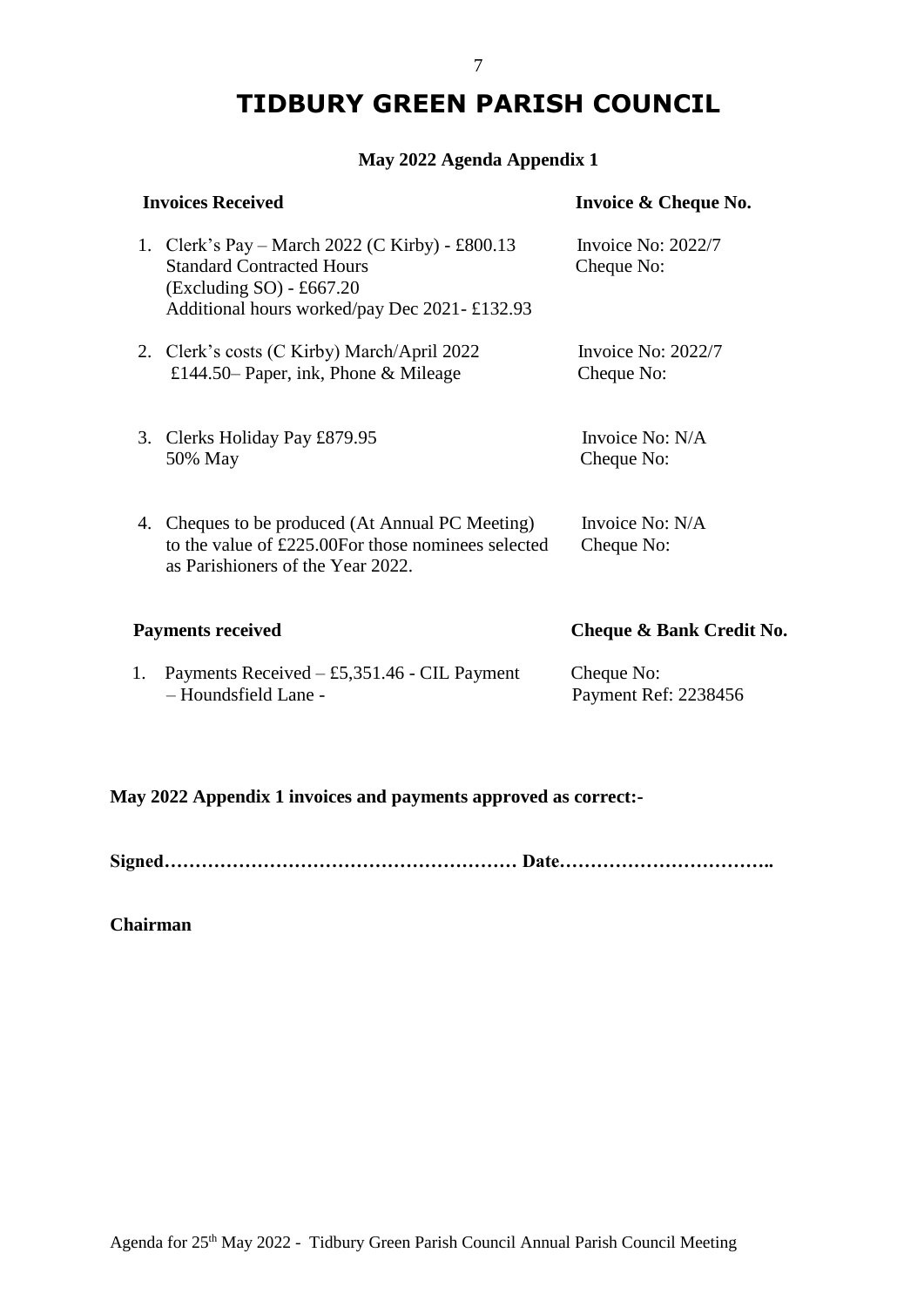## May 2022 Agenda Appendix 1

Correspondence: (Those of particular note are in bold)

## **April 2022**

- 1. SMBC email 20/04 Agenda for Planning Committee, Wednesday 27th April 2022. (Circulated  $25<sup>th</sup>$  April 2022).
- 2. **SMBC – email 20/04 - Stay Connected – Info about 2 offenders successfully being convicted for fly tipping.**
- 3. NALC email 22/04 Chief Exec Bulletin.
- 4. Parishioner Phone 22/04 Village Hall Booking
- 5. SMBC email 25/04 Actions from Solihull Area Committee (Parish Councils) meeting on Thursday 7th April (Circulated 25<sup>th</sup> April 2022).
- 6. **SMBC – email 25/04 – Planning Application PL/2022/00568/PPFL - Fulford Hall Farm Cottage (Circulated 27th April 2022).**
- 7. **WALC – email 26/04 - WALC Weekly Roundup: Issue #7**
- 8. **SMBC – email 26/04 - feedback about the SMBC CWG Support (Circulated 4th May 2022).**
- 9. West Midlands Police & Crime Commissioner email 27/04 Grants Update from Grants Archives - West Midlands Police & Crime Commissioner for 04/27/2022 (Circulated 4<sup>th</sup> May 2022).
- 10. **SMBC – email 25/04 – Planning Application PL/2022/00568/PPFL - Fulford Hall Farm Cottage (Circulated 27th April 2022).**
- 11. **SMBC – email 25/04 – Planning Application PL/2022/00790/PPFL – Tidbury Green Farm – Fulford Hall Road (Circulated 27th April 2022).**
- 12. **SMBC – email 27/04 – Planning Application PL/2022/00791/LBC – Tidbury Green Farm – Fulford Hall Road (Circulated 4 th May 2022).**
- 13. SMBC email 27/04 Love Solihull April 2022 Newsletter (Circulated 27<sup>th</sup> April 2022).
- 14. Parishioner Phone 27/04 Village Hall Booking

## **May 2022**

15. **WM NOW – email 03/05 - Vehicle Stolen from Norton Lane Solihull (Circulated 4th May 2022).**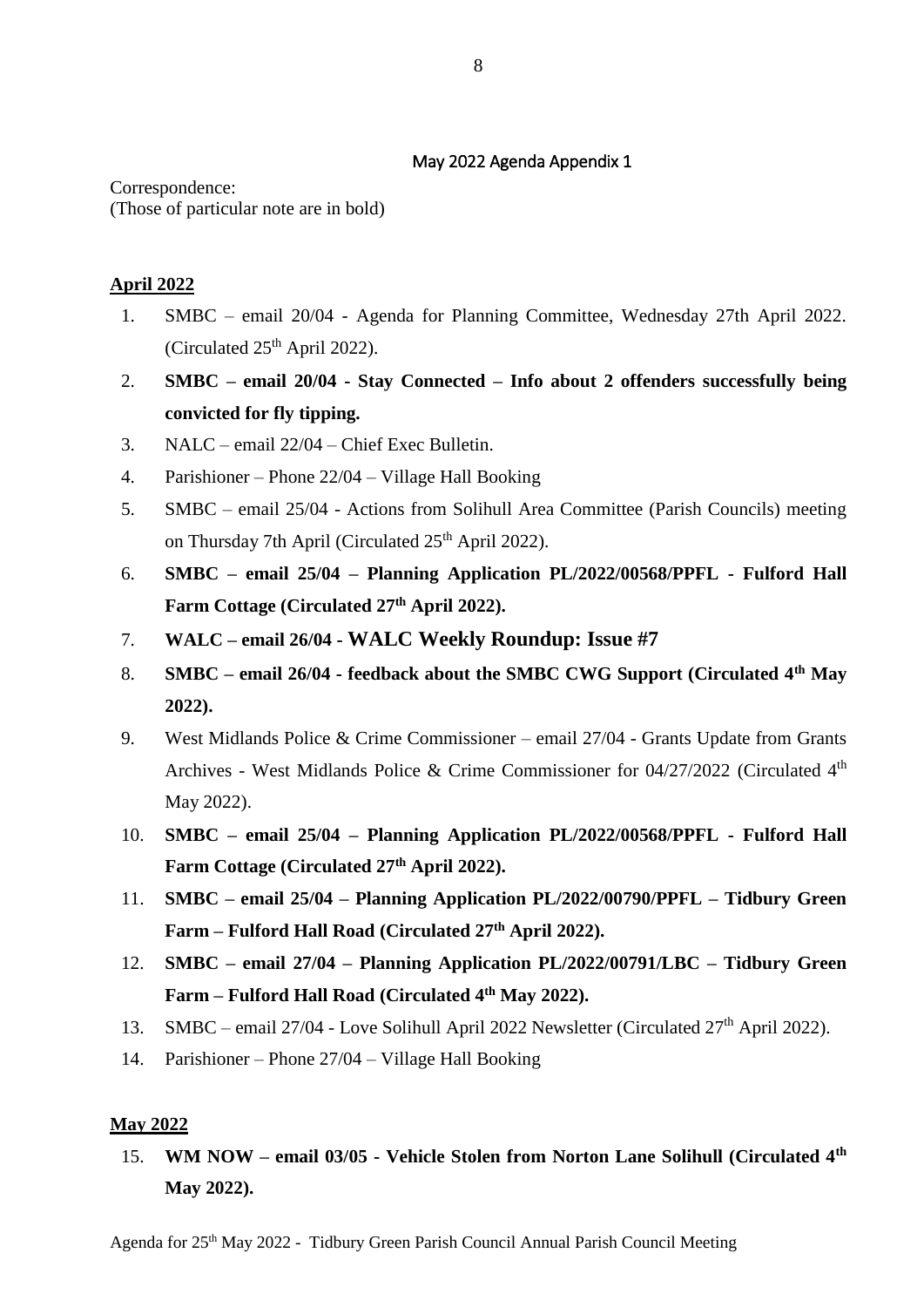- 16. WM NOW email 03/05 Our News Neighbourhood Watch Newsletter May Edition
- 17. **WALC – email 03/05 - WALC Weekly Roundup: Issue #8**
- 18. NALC email 04/05 –Newsletter.
- 19. **WALC – email 04/05 - Important AGAR Guidance on Intermediate Review**
- 20. **SMBC – email 05/05 – BACs Remittance for CIL Funds.**
- 21. **SMBC – email 05/05 – Planning Application PL/2022/00919/MINFHO – Rumbush House – 174 Rumbush Lane (Circulated 27th April 2022).**
- 22. NALC email 06/05 Chief Exec Bulletin.
- 23. SMBC email 09/05 Commonwealth Games Solihull MBC Drop in Sessions (Circulated 9<sup>th</sup> May 2022).
- 24. SAC email  $09/05/2022$  Solihull Area Committee Meeting 7th April (Circulated  $9<sup>th</sup>$  May 2022).
- 25. SMBC email 11/05 Additional QBR Materials Logo Guidance.
- 26. WALC email 13/05 Warwickshire and West Midlands ALC LTD –Company Limited by Guarantee.
- 27. NALC email 13/05 Chief Exec Bulletin.
- 28. Parishioner email 16/05 Tidbury Green Parish Council "Exercise classes for the people of Tidbury Green (Circulated 18<sup>th</sup> May 2022).
- 29. WALC email 17/05 WALC Weekly Roundup: Issue #10

Parishioner – email 18/05 – Village Hall b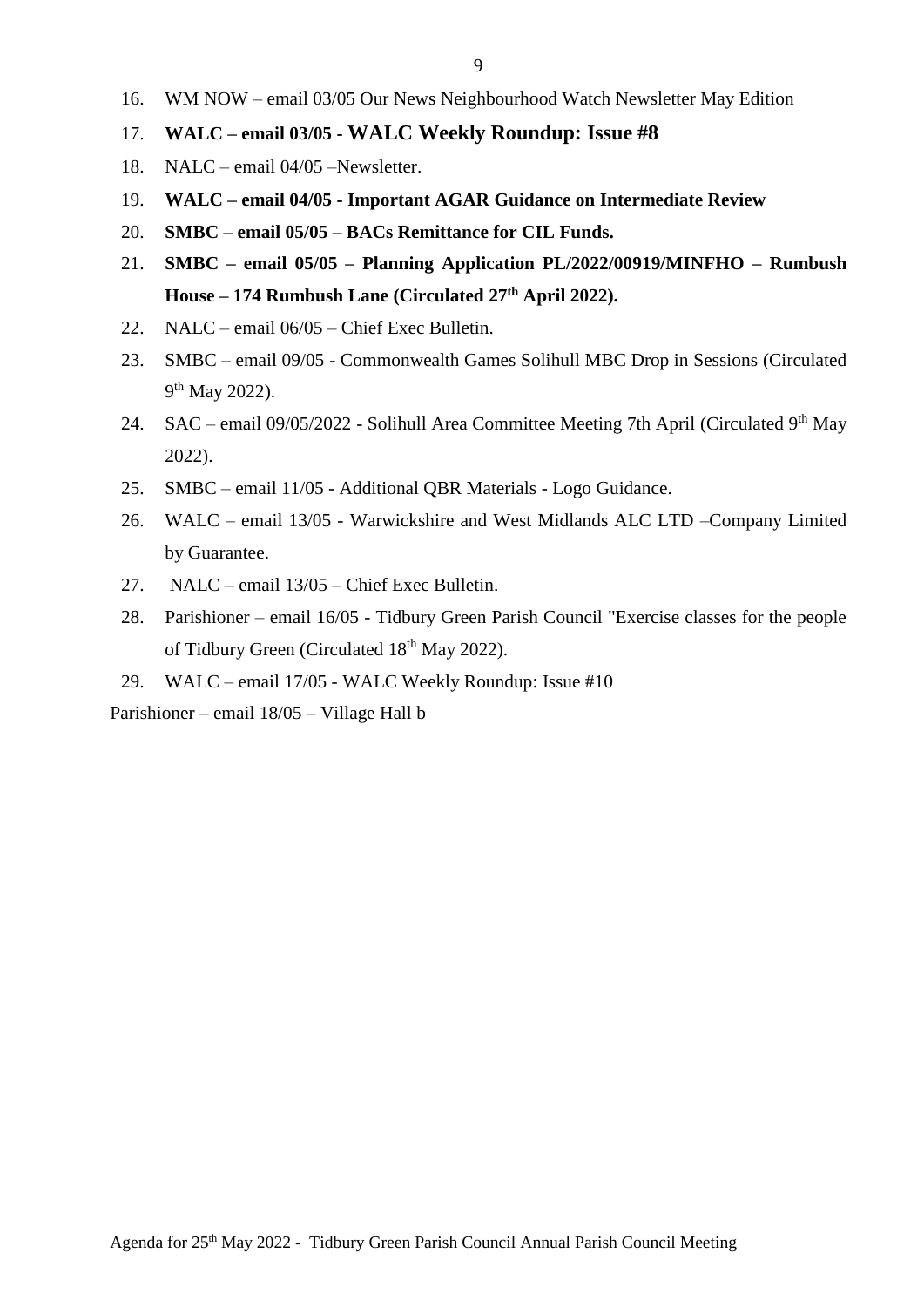| <b>Planning Applications Registered with Solihull MBC</b><br>in the Tidbury Green area |                                          |                |                          |                      |                            |                                                                                                                                                                                                                                                  |                                                          |                                                                                                                                                                                                                                                                                                            |                      |               |
|----------------------------------------------------------------------------------------|------------------------------------------|----------------|--------------------------|----------------------|----------------------------|--------------------------------------------------------------------------------------------------------------------------------------------------------------------------------------------------------------------------------------------------|----------------------------------------------------------|------------------------------------------------------------------------------------------------------------------------------------------------------------------------------------------------------------------------------------------------------------------------------------------------------------|----------------------|---------------|
|                                                                                        |                                          | 18/05/2022     |                          |                      |                            |                                                                                                                                                                                                                                                  |                                                          |                                                                                                                                                                                                                                                                                                            |                      |               |
| Application.<br>No.                                                                    | <b>Application</b><br><b>Type</b>        | <b>Date</b>    | <b>Consultation ends</b> | <b>Decision Date</b> | Planning<br><b>Officer</b> | Proposal                                                                                                                                                                                                                                         | Location                                                 | Notes from viewing the plans                                                                                                                                                                                                                                                                               | PC                   | <b>Status</b> |
| PL/2022/009<br>19/MINFHO                                                               | Minor Full<br>Householder                | 11/05<br>/2022 | 26/05/2022               | 24/06/2022           | Jack<br>Lynch              | Proposed erection of dual pitched loft<br>extension to rear. Proposed<br>installation of No. 2 front roof dormers and<br>No. 3 rear roof dormers.                                                                                                | Rumbush House<br>174 Rumbush<br>Lane                     | Two dormer windows to front. Roof built up<br>at rear, with three dormers added.                                                                                                                                                                                                                           |                      |               |
| PL/2022/007<br>91/LBC                                                                  | Listed<br><b>Building</b><br>Consent     | 04/05<br>/2022 | 18/05/2022               | 07/06/2022           | Rebecca<br>Hadley          | Change of use of the existing farmhouse,<br>associated buildings and land<br>from residential use to a public<br>house/restaurant and construction of<br>extensions and associated works<br>(Revisions to approved scheme<br>PL/2019/00040/LBC). | <b>Tidbury Green</b><br>Farm - Fulford<br>Hall Road      | The current proposal follows the grant of<br>Planning permission and Listed Building<br>Consent in 2018 - Refs<br>PL/2019/00039/PPFL & Pl/2019/00040/LBC.<br>Greenbelt considerations. Extension<br>requested beyond what has been approved.<br>Limited changes to the previously approved<br>application. | supported            |               |
| PL/2022/007<br>90/PPFL                                                                 | Change of<br>Use                         | 28/04<br>/2022 | 18/05/2022               | 07/06/2022           | Rebecca<br>Hadley          | Change of use of the existing farmhouse,<br>associated buildings and land<br>from residential use to a public<br>house/restaurant and construction of<br>extensions and associated works<br>(Revisions to approved scheme<br>PL/2019/00039/PPFL) | <b>Tidbury Green</b><br>Farm - Fulford<br>Hall Road      | The current proposal follows the grant of<br>Planning permission and Listed Building<br>Consent in 2018 - Refs<br>PL/2019/00039/PPFL & Pl/2019/00040/LBC.<br>Greenbelt considerations. Extension<br>requested beyond what has been approved.<br>Limited changes to the previously approved<br>application. | supported            |               |
| PL/2022/005<br>68/PPFL                                                                 | Planning<br>Portal - Full<br>Application | 27/04<br>/2022 | 16/05/2022               | 20/06/2022           | lan<br>Hiscock             | Demolition of existing farmhouse &<br>associated outbuildings. Erection of<br>New dwelling house & adjacent annexe.<br>Change of use for land to<br>accommodate solar panel module.                                                              | Fulford Hall Farm<br><b>Cottage Fulford</b><br>Hall Road | 1 House & 1 (1 B/R, Ensuite and kitchenette)<br>Annex. Total rebuild. Layout and footprint<br>very similar                                                                                                                                                                                                 | No<br>Representation |               |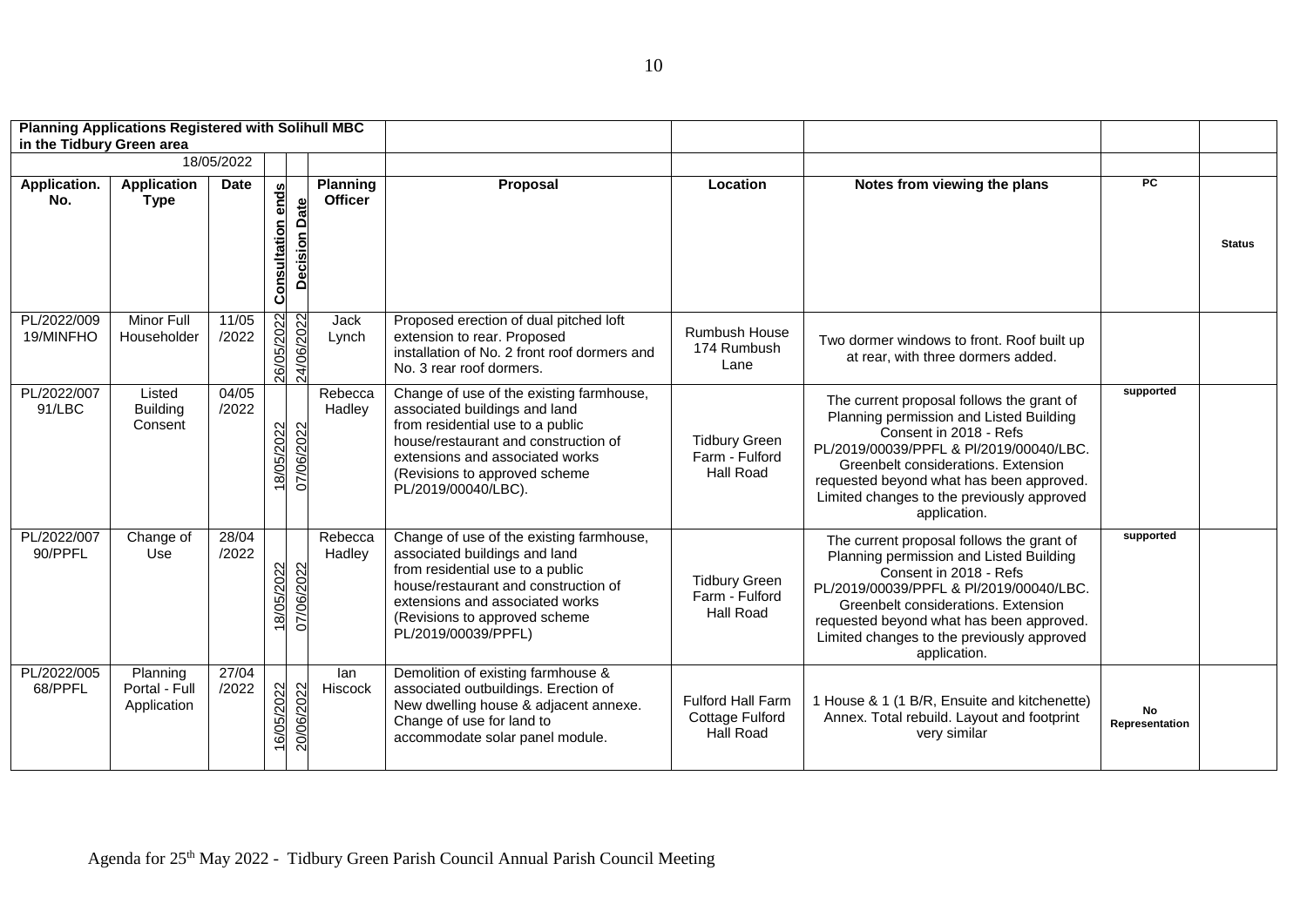| 11                       |                                          |                |            |            |                         |                                                                                                                                                       |                                                                                     |                                                                                                                                                                                                                                                                                                                                                                                                                       |                                 |                |
|--------------------------|------------------------------------------|----------------|------------|------------|-------------------------|-------------------------------------------------------------------------------------------------------------------------------------------------------|-------------------------------------------------------------------------------------|-----------------------------------------------------------------------------------------------------------------------------------------------------------------------------------------------------------------------------------------------------------------------------------------------------------------------------------------------------------------------------------------------------------------------|---------------------------------|----------------|
| PL/2021/027<br>16/MINFHO | Minor Full<br>Householder                | 24/03<br>/2022 | 11/04/2022 | 13/05/2022 | Ruth<br>Withersp<br>oon | Erect pergola and office/store outbuilding.<br>(Retrospective).                                                                                       | 5 Dewberry Road                                                                     | Appears that pergola is near dwelling. Office<br>is a bottom of garden on the boundary.<br>Office storage - 1 door - Office 3 Patio/Bifold<br>doors.                                                                                                                                                                                                                                                                  | No<br>Representation            |                |
| PL/2022/003<br>05/PPFL   | Planning<br>Portal - Full<br>Application | 09/03<br>/2022 | 28/03/2022 | 14/04/2022 | Benn<br>Watkinso<br>n   | Demolition of 2 outbuildings and erection of<br>1 dwelling.                                                                                           | Land to the rear of<br>448 Norton Lane                                              | States that: - The land is previously<br>developed land: the proposed dwelling<br>(Bungalow) has a footprint and volume<br>substantially less than the existing<br>outbuildings.<br>Several previous planning apps & 2 appeals<br>to refusals of applications for the use of the<br>ancillary building as a separate dwelling.<br>These were dismissed, in part due to Green<br>belt issues<br>SMBC raise flood risk. | No Response<br><b>Submitted</b> |                |
| PL/2021/003<br>10/MINFHO | Minor Full<br>Householder                | 02/03<br>/2022 | 21/03/2022 | 14/04/2022 | Alan<br>Lynch           | Loft conversion comprising pitched dormer<br>to the principle elevation and replacement<br>shiplap woodgrain composite cladding to<br>the bay window. | 72 Lowbrook Lane                                                                    | Appears quite large loft conversion                                                                                                                                                                                                                                                                                                                                                                                   | No Response<br><b>Submitted</b> |                |
| PL/2022/003<br>96/MINFHO | Minor Full<br>Householder                | 02/03<br>/2022 | 22/03/2022 | 22/04/2022 | Ruth<br>Withersp<br>oon | Single Storey rear extension and changes<br>to external fenestration.                                                                                 | 426 Tilehouse<br>Lane                                                               | Replacing and extending beyond current<br>conservatory. Large kitchen/ Dinner.                                                                                                                                                                                                                                                                                                                                        | No<br>Representation            | Approved       |
| PL/2021/002<br>26/TPO    | <b>Tree</b><br>Preservation<br>Order     | 16/02<br>/2022 | 07/03/2022 | 04/04/2022 | Lindsey<br>Carson       | Works to trees covered by TPO/00986 as<br>specified on drawing no. 1263-<br>KC-XX-YTREE-TWP03Rev0                                                     | <b>Trees And</b><br><b>Hedges Lowbrook</b><br>Lane Tidbury<br><b>Green Solihull</b> | Suggesting works to a number of various<br>trees. Some dead wood removal, some<br>crown lifting & 2 removal of saplings, as<br>preventing erection of boundary fence.                                                                                                                                                                                                                                                 | Objection                       | Approved       |
| PL/2021/012<br>04/TPO    | Tree<br>Preservation<br>Order            | 16/02<br>/2022 | 04/03/2022 | 07/03/2022 | Ruth<br>Withersp<br>oon | Work to oak tree under TP/0051. Proposal<br>to fell the tree                                                                                          | 158 Tilehouse<br>Lane                                                               | Includes a letter from a Tree Services<br>Company, who has examined the tree and<br>recommends a deadwood and crown<br>reduction.                                                                                                                                                                                                                                                                                     | Objection                       | <b>Refused</b> |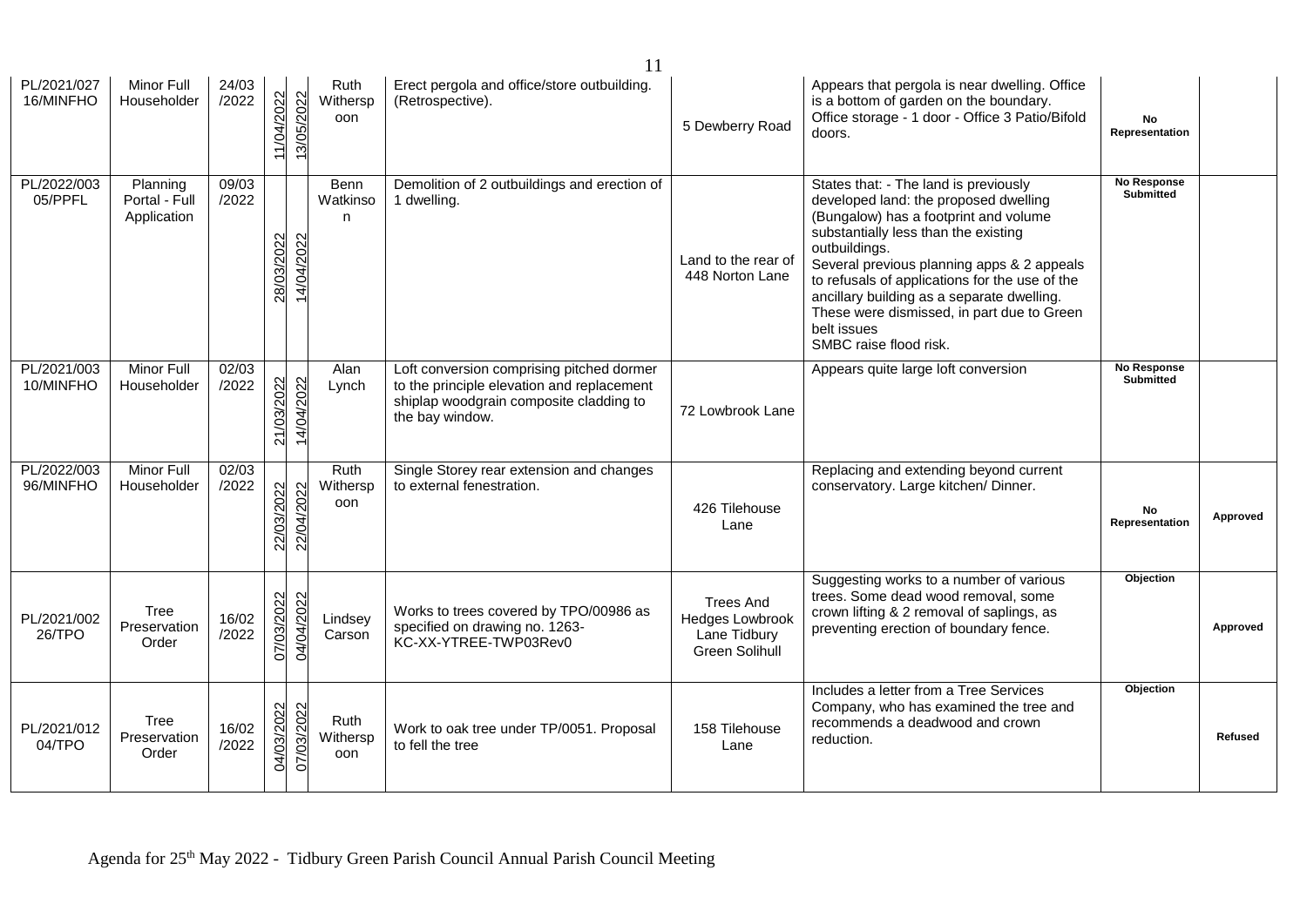| PL/2021/026<br>88/TPO        | <b>Tree</b><br>Preservation<br>Order                                      | 20/12<br>/2021 | 05/01/2022<br>02/02/2022             | Lindsey<br>Carson | Crown reduce three lowest limbs up to 3m,<br>back to suitable growth points on 1 No. oak<br>tree $(T1)$                             | 27 Farmers Lane    | Photographs provided, which clearly identify<br>proposed amount to be removed. Appears<br>that tree is not on property, but overhanging<br>garden.                                                                                                                                                                                                                                                                                                                                                                                                                                                                                                                                        | Objection                                                               | Approved |
|------------------------------|---------------------------------------------------------------------------|----------------|--------------------------------------|-------------------|-------------------------------------------------------------------------------------------------------------------------------------|--------------------|-------------------------------------------------------------------------------------------------------------------------------------------------------------------------------------------------------------------------------------------------------------------------------------------------------------------------------------------------------------------------------------------------------------------------------------------------------------------------------------------------------------------------------------------------------------------------------------------------------------------------------------------------------------------------------------------|-------------------------------------------------------------------------|----------|
| PL/2021/031<br>33/MINFHO     | Minor Full<br>Householder                                                 | 15/12<br>/2021 | 04/01/2022<br>07/02/2022             | Jack<br>Lynch     | Proposed erection of single storey rear<br>extension                                                                                | 70 Lowbrook Lane   | Nothing of note                                                                                                                                                                                                                                                                                                                                                                                                                                                                                                                                                                                                                                                                           | No Response<br><b>Submitted</b>                                         | Approved |
| PL/2021/027<br>73/MINFHO     | Minor Full<br>Householder                                                 | 12/12<br>/2021 | - Ext Granted<br>01/01/2023<br>Ended | Alan<br>Lynch     | Bay window and alterations to existing<br>eternal window and door openings.                                                         | 61A Wood Lane      | No Application received via email. Address<br>on Consultation Notification, shown as a<br>Knowle address. Bay window is road facing                                                                                                                                                                                                                                                                                                                                                                                                                                                                                                                                                       | <b>No</b><br>Representation                                             | Approved |
| PL/2021/030<br>57/PNCUD<br>W | Prior<br>notification<br>of<br>Agricultural<br>building to<br>residential | 12/12<br>/2021 | 30/12/2021                           | Tristan<br>Hazel  | (Re app of - 2021/02561) - Barn A - To<br>convert an agricultural building into two<br>small bedroom dwellings.                     | <b>Bowyer Farm</b> | Barn A - Apparently SMBC have already<br>issues a No objection under class Q, to allow<br>conversion of the barn into a residential<br>conversion. Structural survey completed,<br>stating that barn is suitable for conversion<br>under class Q. App 2021-02561 - Refused<br>for a No of reasons including: - "It appears to<br>the Local Planning Authority that the building<br>is incapable of being converted<br>without being substantially replaced and the<br>applicant has failed to provide any evidence<br>to the<br>contrary. The proposal is therefore contrary<br>to the provisions of Class Q, Part 3,<br>Schedule 2 of the<br><b>General Permitted Development Order"</b> | <b>Relevant points</b><br>raised and<br>decision left to<br><b>SMBC</b> |          |
| PL/2021/030<br>58/PNCUD<br>W | Prior<br>notification<br>of<br>Agricultural<br>building to<br>residential | 09/12<br>/2021 | 02/02/2022<br>29/12/2021             | Tristan<br>Hazel  | Barn - B - to convert an agricultural<br>building known as barn b which has been<br>on site since 2002 into a 3 bedroom<br>dwelling | <b>Bowyer Farm</b> | Storage barn, previously used for agricultural<br>purposes. Application will be made under Q<br>class of permitted development rights. Mainly<br>wooden structure. Structural survey<br>completed. Appears to be next to road (Lady<br>Lane)                                                                                                                                                                                                                                                                                                                                                                                                                                              | <b>No</b><br>Representation,<br>however,<br>conditions<br>requested.    |          |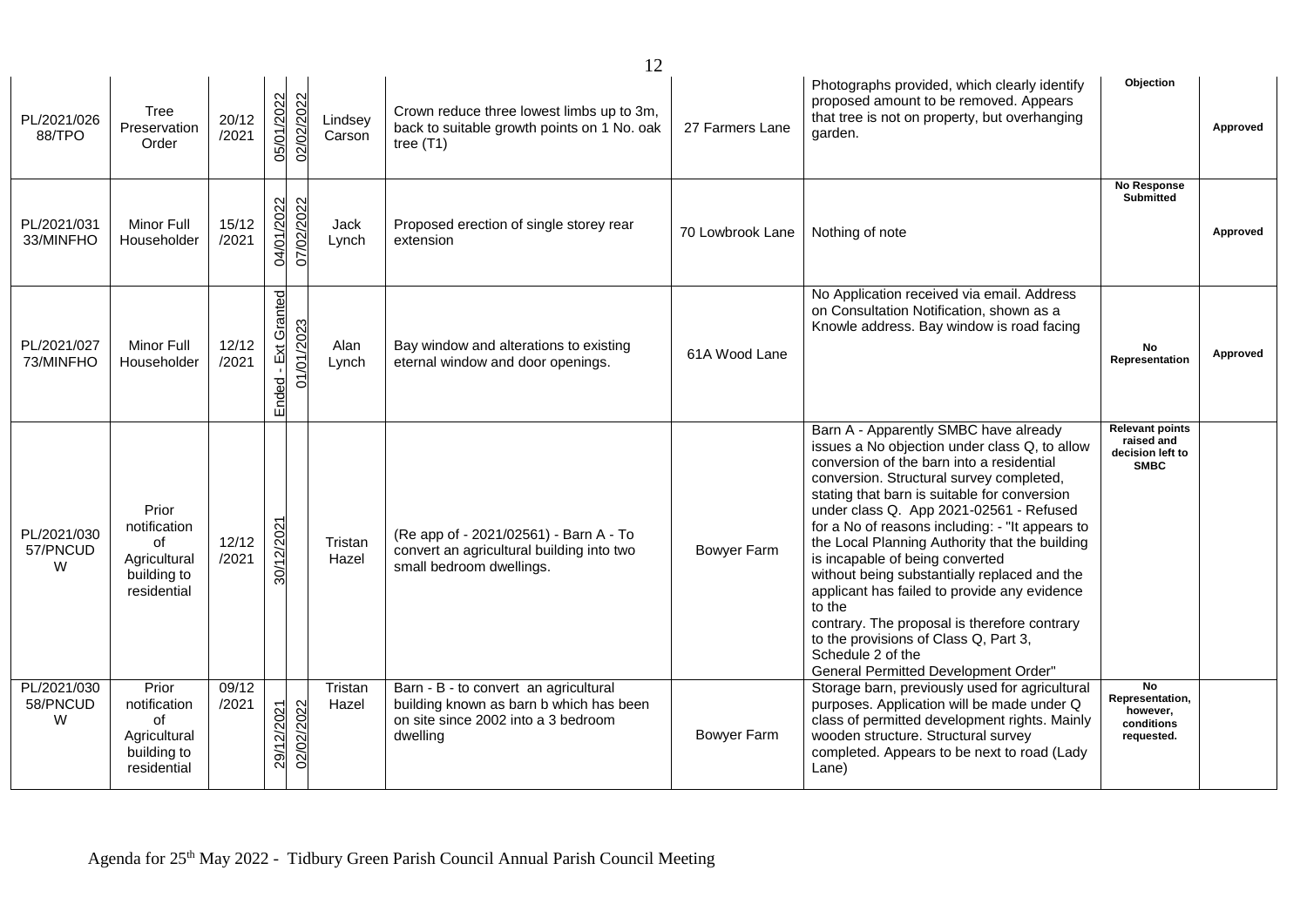| 13                       |                                          |                |            |            |                              |                                                                                                                                                                                                                                                                                          |                                               |                                                                                                                                                                                                                                                                                                                                              |                                        |                |
|--------------------------|------------------------------------------|----------------|------------|------------|------------------------------|------------------------------------------------------------------------------------------------------------------------------------------------------------------------------------------------------------------------------------------------------------------------------------------|-----------------------------------------------|----------------------------------------------------------------------------------------------------------------------------------------------------------------------------------------------------------------------------------------------------------------------------------------------------------------------------------------------|----------------------------------------|----------------|
| PL/2021/029<br>69/MINFHO | Minor Full<br>Other                      | 01/12<br>/2021 | 22/12/2021 | 25/01/2022 | lan<br>Hiscock               | Single storey rear extension, rear roof<br>dormer and two dormer windows to the<br>front of the building.                                                                                                                                                                                | Cleobury Barn,<br>Cleobury Lane               | Rear Kitchen extension and rear roof dormer<br>& dormer windows. First extension to<br>building. Within 40% threshold. Is on<br>greenbelt                                                                                                                                                                                                    | No<br>Representation                   | <b>Refused</b> |
| PL/2021/028<br>65/PPFL   | Minor Full<br>Other                      | 01/12<br>/2021 | 13/12/2021 | 22/12/2021 | <b>Benn</b><br>Watkinso<br>n | Erection of 2 detached Dwellings                                                                                                                                                                                                                                                         | Pinewood - 62<br>Shutt Lane                   | 2 x 3 storey Detached 3+ Bedroomed<br>Homes. Appear infill development (Gap<br>within the established ribbon development).<br>3 storey, next to bungalow. Overpowering.                                                                                                                                                                      | Objection                              | Approved       |
| PL/2021/026<br>82/PPFL   | Planning<br>Portal - Full<br>Application | 12/10<br>/2021 | 08/11/2021 | 28/10/2021 | Tristan<br>Hazel             | Demolition of existing dwelling and<br>outbuildings, and construction of two four<br>bedroomed houses with associated double<br>garages and parking area.                                                                                                                                | 95 Lowbrook Lane                              | Large properties. Nice design & are keeping<br>the trees. However, says 4 bedroom houses<br>and they are clearly 5 bedroom on the plan.<br>Concerns about the height on the roof lines.<br>There are lower properties either side and<br>opposite, I would not want the neighbours to<br>be too overpowered by this proposed<br>development. | Objection                              | Approved       |
| PL/2021/024<br>24/PPFL   | Planning<br>Portal - Full<br>Application | 20/10<br>/2021 | 21/10/2021 | 28/10/2021 | Benn<br>Watkinso<br>n        | Resitting of the previously approved<br>replacement dwelling- approval<br>PL/2020/01473/PPFL-Replacement of a<br>lawful caravan used as a self-contained<br>dwelling unit with a dwelling and sub-<br>division of plot and providing detail to<br>address conditions on decision notice. | Holly Cottage -<br><b>Braggs Farm</b><br>Lane | Application to address the Decision Notice<br>Conditions of approved P/A<br>PL/2020/01473/PPFL-Replacement of a<br>lawful caravan used as a self-contained<br>dwelling unit with a dwelling and sub-division<br>of plot                                                                                                                      | No<br>Representation                   | Approved       |
| PL/2021/025<br>99/MINFHO | Minor Full<br>Householder                | 10/10<br>/2021 | 28/10/2021 | 17/11/2021 | Lou<br>Randall               | Single Storey rear extension and single<br>front porch extension.                                                                                                                                                                                                                        | 393 Tilehouse<br>Lane                         | Relatively large single story extension to the<br>rear of the dwelling.                                                                                                                                                                                                                                                                      | <b>No Response</b><br><b>Submitted</b> | Approved       |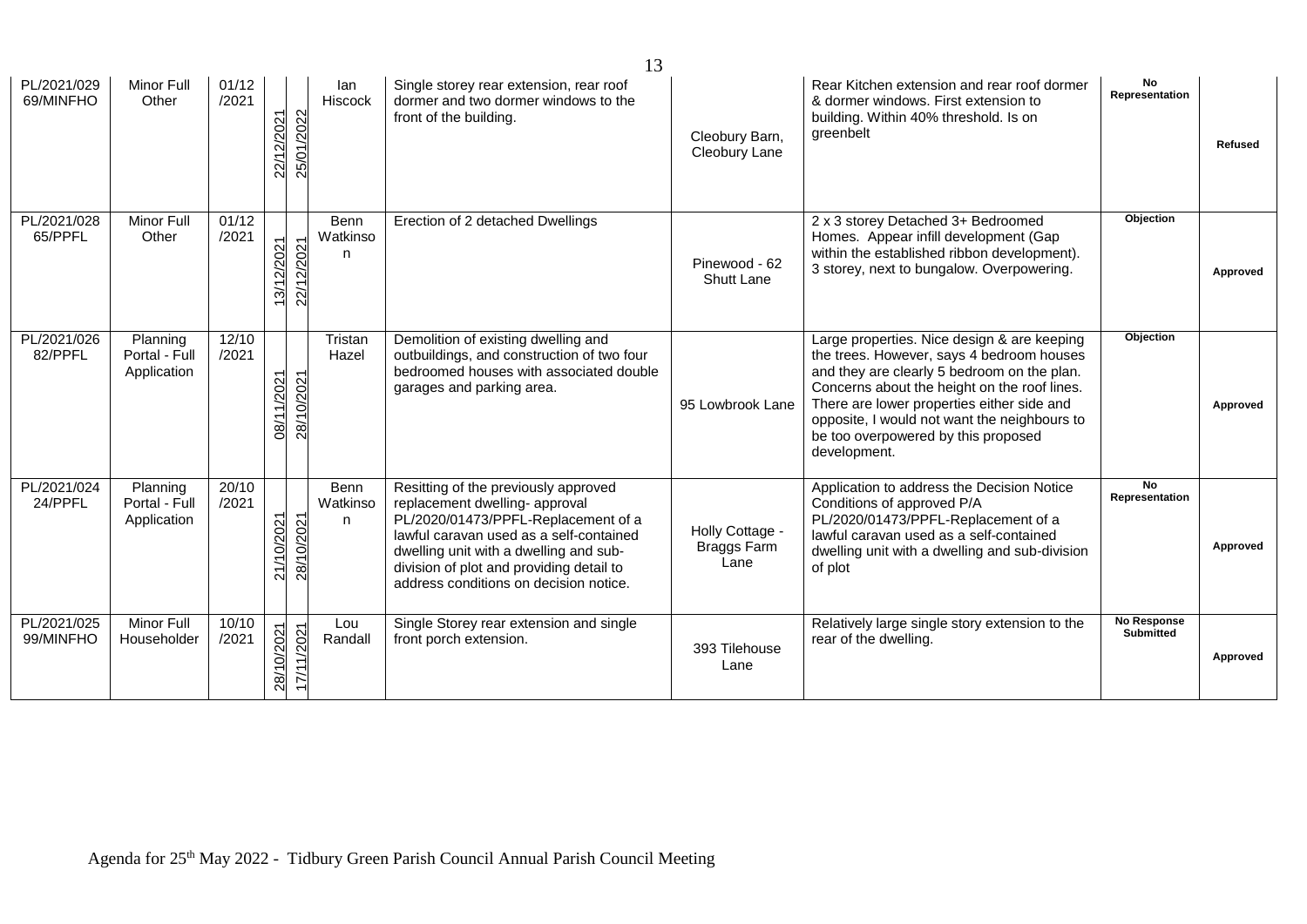|                              |                                                                            |                |            |            |                         | 14                                                                                                                           |                                                       |                                                                                                                                                                     |                                                                                                                                                                                                                                                                                                                                                                                                                                                                                                                                                     |  |
|------------------------------|----------------------------------------------------------------------------|----------------|------------|------------|-------------------------|------------------------------------------------------------------------------------------------------------------------------|-------------------------------------------------------|---------------------------------------------------------------------------------------------------------------------------------------------------------------------|-----------------------------------------------------------------------------------------------------------------------------------------------------------------------------------------------------------------------------------------------------------------------------------------------------------------------------------------------------------------------------------------------------------------------------------------------------------------------------------------------------------------------------------------------------|--|
| PL/2021/025<br>61/PNCUD<br>W | Prior<br>notification<br>agricultural<br>building to<br>dwelling<br>house. | 29/09<br>/2021 | 21/10/2021 | 12/11/2021 | Tristan<br>Hazel        | Prior notification for a change of use from<br>agricultural building to dwelling house.                                      | Bowyer Farm -<br>Lady Lane                            | Additional dwelling to that approved under<br>PL/2021/00268/PNCUDW- Proposed<br>dwelling from Agricultural Wooden Building.<br>This application is for 2 dwellings. | No<br>Representation<br>- However, we<br>assume that the<br>present<br>Agricultural<br><b>Building is now</b><br>surplus to the<br>farm's<br>agricultural<br>requirements, on<br>a permanent<br>rather than a<br>temporary basis.<br>Therefore we<br>suggest that, if<br><b>SMBC</b> should<br>agree to this<br>application, they<br>attach conditions<br>to such approval<br>that would limit<br>any further<br>applications on<br>this Site for any<br>Agricultural<br>Building of equal<br>or greater size,<br>for the<br>foreseeable<br>future. |  |
| PL/2021/024<br>77/PPOL       | Planning<br>Portal -<br>Outline<br>Application                             | 29/09<br>/2021 | 14/10/2021 | 03/11/2021 | Becky<br>Matraver<br>s  | Outline application for access and<br>landscape (Appearance, layout and scale<br>to be reserved) for erection of 9 dwellings | Land<br>encompassing<br>146 and 150<br>Tilehouse Lane | 3 Storey Homes x 9. In greenbelt. Includes<br>removal of several trees.                                                                                             | No<br>Representation                                                                                                                                                                                                                                                                                                                                                                                                                                                                                                                                |  |
| PL/2021/019<br>46/MINFHO     | Minor Full<br>Householder                                                  | 08/09<br>/2021 | 29/09/2021 | 03/10/2021 | Ruth<br>Withersp<br>oon | Erection of double garage and conversion<br>of existing garage into study                                                    | Tall Trees, Fulford<br><b>Hall Road</b>               | Large garage running width of house.                                                                                                                                | No<br>Representation                                                                                                                                                                                                                                                                                                                                                                                                                                                                                                                                |  |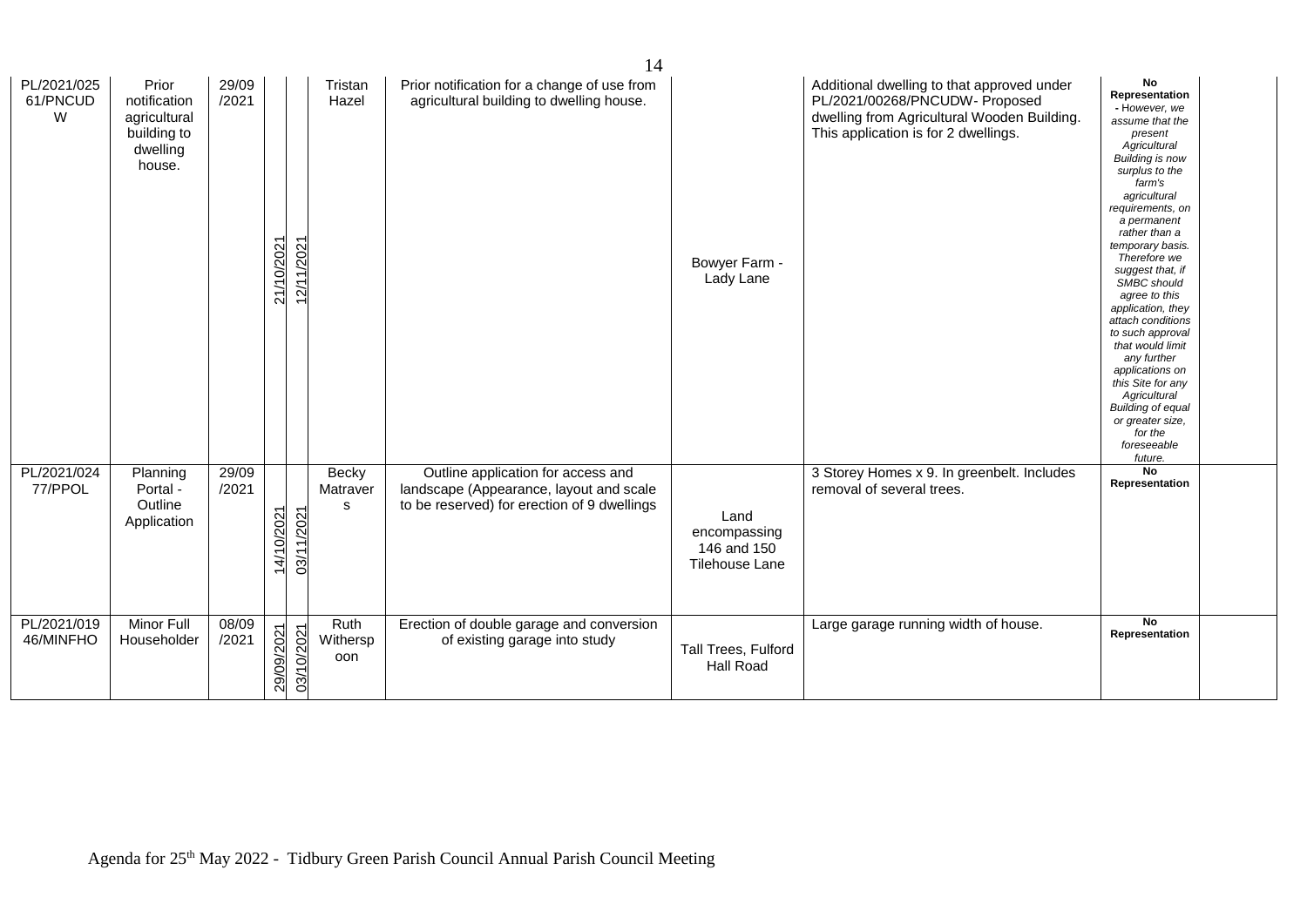|                          |                                          |                |            |            |                              | 15                                                                                                                                                                                                                                                                                                                                                                                                                                                       |                                                    |                                                                                                                                                                                                                                                                                                                              |                                  |          |
|--------------------------|------------------------------------------|----------------|------------|------------|------------------------------|----------------------------------------------------------------------------------------------------------------------------------------------------------------------------------------------------------------------------------------------------------------------------------------------------------------------------------------------------------------------------------------------------------------------------------------------------------|----------------------------------------------------|------------------------------------------------------------------------------------------------------------------------------------------------------------------------------------------------------------------------------------------------------------------------------------------------------------------------------|----------------------------------|----------|
| PL/2021/022<br>78/PPFL   | Planning<br>Portal - Full<br>Application | 06/09<br>/2021 | 02/09/2021 | 07/10/2021 | <b>Benn</b><br>Watkinso<br>n | Installation of ground source heat pumps                                                                                                                                                                                                                                                                                                                                                                                                                 | Earlswood<br>Garden Centre -<br>Forshaw Road       | Retrospective planning application. Location<br>falls across SMBC & Stratford Upon Avon.<br>Heat for building within SUA area. Original<br>system agreed by SUA. This has been there<br>for 15-16 years. When recently went to<br>replace it SUA advise that part of heating<br>system is on SMBC.                           | No<br>Representation             | Approved |
| PL/2021/014<br>63/TPO    | <b>TPO</b>                               | 17/06<br>/2021 | 06/07/2021 | 15/07/2021 | Lindsey<br>Carson            | Oak tree (T154 - T159) - 2m tip reduction &<br>3m lift. Oak tree (T164 -<br>T165) - 2m tip reduction & 3m lift. Mixed<br>species hedgerow blackthorn,<br>hazel, holly, hawthorn trees (166) - Reduce<br>vegetation in order to<br>construct boundary fencing. Group of oak<br>trees (T167) - 3m tip reduction<br>& lift to allow for height of scaffold lift. Oak<br>tree (T167) - 1 No. tree felled<br>due to overhanging of proposed plot<br>boundary. | <b>Trees And</b><br><b>Hedges Lowbrook</b><br>Lane | From Location Plan provided it appears that<br>a number of trees will be cut, but limited<br>removal. However it is an oak tree that is<br>proposed for removal.                                                                                                                                                             | <b>No Response</b><br>Submitted. | Approve  |
| PL/2021/014<br>50/MINFHO | <b>Minor Full</b><br>Householder         | 14/06<br>/2021 | 02/07/2021 | 23/07/2021 | Alan<br>Lynch                | Single storey extension to side                                                                                                                                                                                                                                                                                                                                                                                                                          | 56 Fulford Hall<br>Road.                           | Kitchen extension, using existing garage,<br>extending behind the new kitchen to include<br>new garage, hall and WC.                                                                                                                                                                                                         | <b>No</b><br>Representation      | Approved |
| PL/2021/011<br>64/MINFHO | <b>Minor Full</b><br>Householder         | 27/05<br>/2021 | 14/06/2021 | 18/06/2021 | Jessica<br>Mantle            | Resubmission of PL/2020/00360/MINFHO<br>For a detached garage, boundary wall and<br>gate.                                                                                                                                                                                                                                                                                                                                                                | 259 Rumbush<br>Lane.                               | Resubmission of application, which was<br>refused by SMBC, due to being inappropriate<br>development in the greenbelt and the close<br>proximity to Trees, protected by TPO.<br>Unable to see much difference between<br>original and new proposal. Additional tree<br>location info provided for the latest<br>application. | <b>No</b><br>Representation      | Refused  |
| PL/2021/014<br>80/MINFHO | <b>Minor Full</b><br>Householder         | 27/05<br>/2021 | 15/06/2021 | 17/07/2021 | Ruth<br>Withersp<br>oon      | Ground floor link garage and alterations to<br>existing part of garage to form gym.                                                                                                                                                                                                                                                                                                                                                                      | 117 Dewberry<br>Road.                              | No difference to footprint. Potential<br>dwelling???                                                                                                                                                                                                                                                                         | <b>No</b><br>Representation      | Approved |